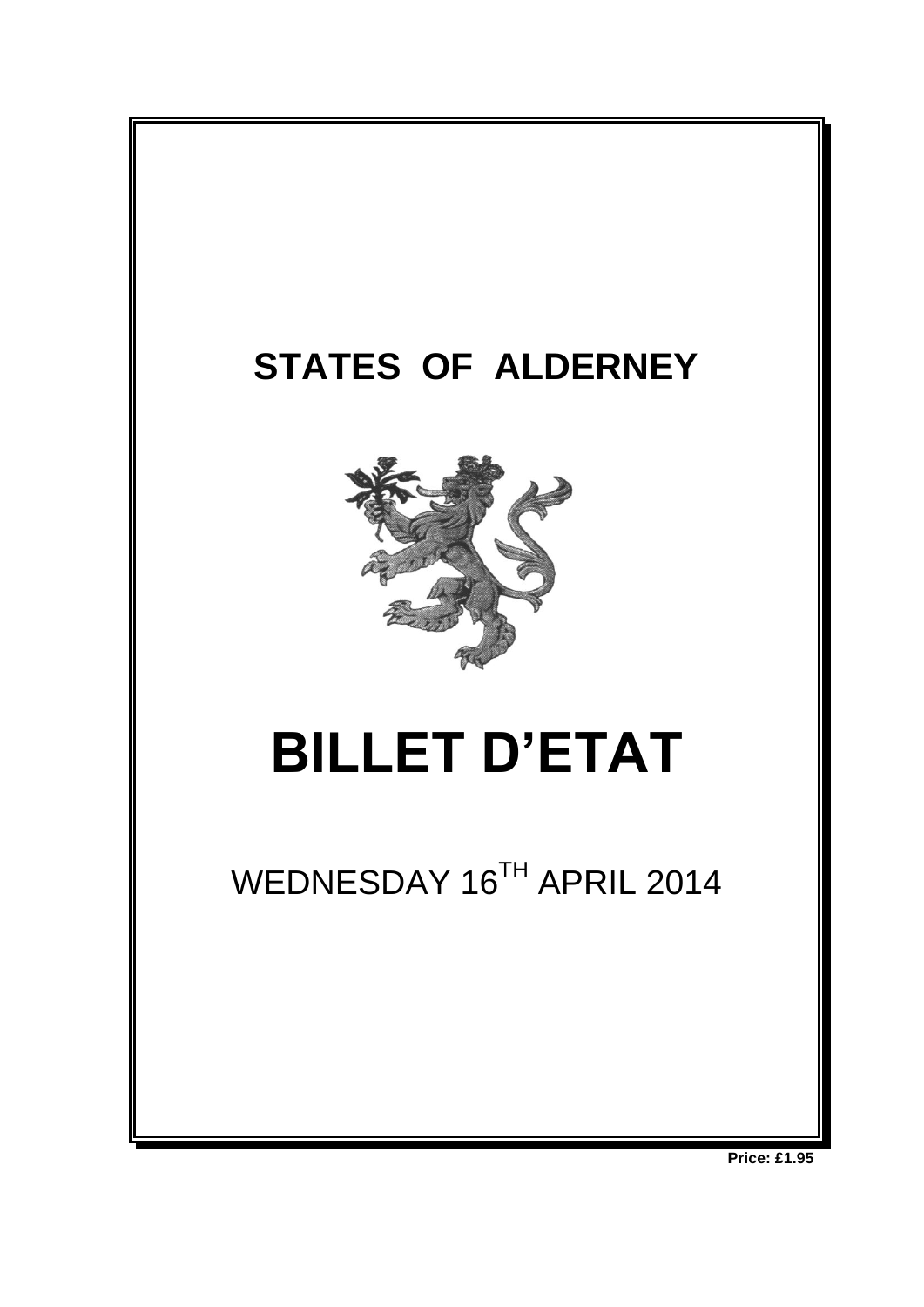# **STATES OF ALDERNEY**

# **BILLET D'ETAT FOR WEDNESDAY 16 TH APRIL 2014**

Members of the States:

I have the honour to inform you that the Meeting of the States will be held at 5:30 pm on Wednesday 16<sup>th</sup> April 2014. This will be preceded by the People's Meeting, which will be held on Wednesday 9<sup>th</sup> April 2014 at 7:00 pm in the Island Hall.

> W Stuart Trought President

His Excellency The Lieutenant-Governor of the Bailiwick of Guernsey will be in attendance.

# **Item I Hangar 2 Limited**

### **The following letter has been received from Mr Simonet, Chairman of the Policy and Finance Committee:-**

*"The States of Alderney agreed in November 2013 to extend the terms of the lease for an area of land at Alderney airport to Hangar 2 Limited to construct a new additional hangar on land adjacent to the existing hangar, for a period of 25 years commencing 1st January 2017.* 

*A further request was received from the developers to extend the lease for a further period of 25 years (50 years in total) which was considered and approved by the Policy and Finance Committee at its meeting on the 25th March 2014, on the same terms as previously agreed.*

*I would be grateful if you would place this matter before the next meeting of the States of Alderney with an appropriate proposition.*

> *F Simonet Chairman"*

**The States is asked to approve the extension of the lease to cover 50 years to Hangar 2 Limited on the same terms as previously agreed.**

# **Item II The Public Vehicle (Amendment) Regulations, 2014**

**The following letter has been received from Mr Rowley, Chairman of the General Services Committee:-**

*"I attach a copy of the above. The regulations, which amend the Schedule to the Public Vehicle Regulations, 1986, were made by the General Services Committee and come into effect on 1st April 2014. The regulations are made under powers vested in the Committee by the Public Highways Ordinance, 1966. The Ordinance provides that any regulations made under its provisions shall be laid before a meeting of the States as soon as may be after the making thereof and, if at that meeting or at the next subsequent meeting, the States resolve that the regulations be*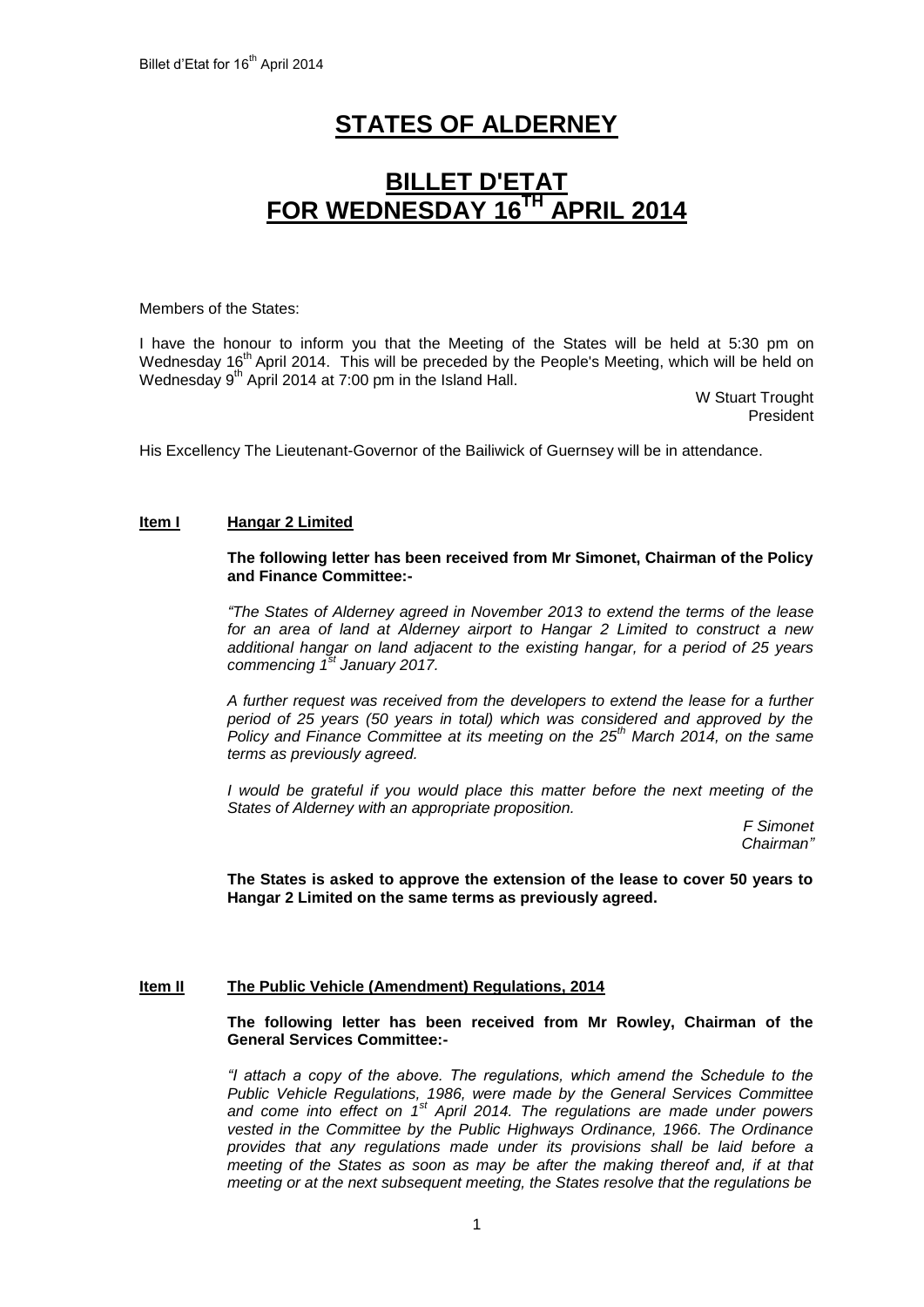*annulled, the regulations shall cease to have effect without prejudice to anything done thereunder or the making by the Committee of new regulations.*

*The increase in taxi fares reflects the increase in annual RPIX of 2.1% (rounded to the nearest 5pence).* 

*I will be obliged if the Public Vehicle (Amendment) Regulations, 2014 are laid before the States of Alderney when it meets in April together with an appropriate proposition.*

> *C Rowley Chairman"*

**The States of Alderney is asked to resolve that "The Public Vehicle (Amendment) Regulations, 2014" not be annulled.** 

#### **Item III Amendment to the States of Alderney Code of Conduct for States Members**

### **The following letter has been received from Mr Simonet, Chairman of the Policy and Finance Committee:-**

*"The current code of conduct was approved by Resolution of the States of Alderney on 16 December 2009, pursuant to section 41(1) of the Government of Alderney Law 2004. States Members have debated the Code of Conduct since it became apparent that the current code does not have the force of law and Members decided that there should be an amendment to the Government of Alderney Law 2004 to address this situation.*

*The States at its meeting of 19th June 2013 resolved by a majority to approve that*  Law Officers be requested to draft the necessary amendment to the Government of *Alderney Law, 2004 to provide express power by resolution to adopt a Code of Conduct for the Members of the States of Alderney.* 

*The Government of Alderney (Amendment) Law, 2013 was drafted by Law Officers Chambers. The amendment introduced a new section (under section 48) entitled "code of conduct" to give the States express power by resolution to adopt (and subsequently amend, revoke or replace) a code of conduct prescribing or, as may be appropriate, regulating the duties, standards, propriety and conduct, in public life, of members of the States. The States at the meeting on 18th September 2103 approved the draft amendments to the legislation and The Projet de Loi was registered at the Royal Court Guernsey on 24th February 2014.*

*The Policy Committee decided on 28th January that a small sub group should be established to consider any changes to the code of conduct for States Members. This group was the President, Francis Simonet, and Matt Birmingham, assisted by the Chief Executive. States members were invited to submit their issues ahead of any meeting of the Group.* 

*These substantive changes have been incorporated at paragraphs 17 and 18. Changes as set out in part II and IV of the code include the adopting of a standing panel rather than appointing a panel when a complaint is made. This would avoid the possibility that the invitation to become a panel member would signal to the population that a complaint had been made. There should be enough members of the standing panel to enable the President to choose those who had no interest. The President should not be excluded from the complaints procedure, although the correct avenue for complaints against the President, to His Excellency the Lieutenant Governor, is already established.*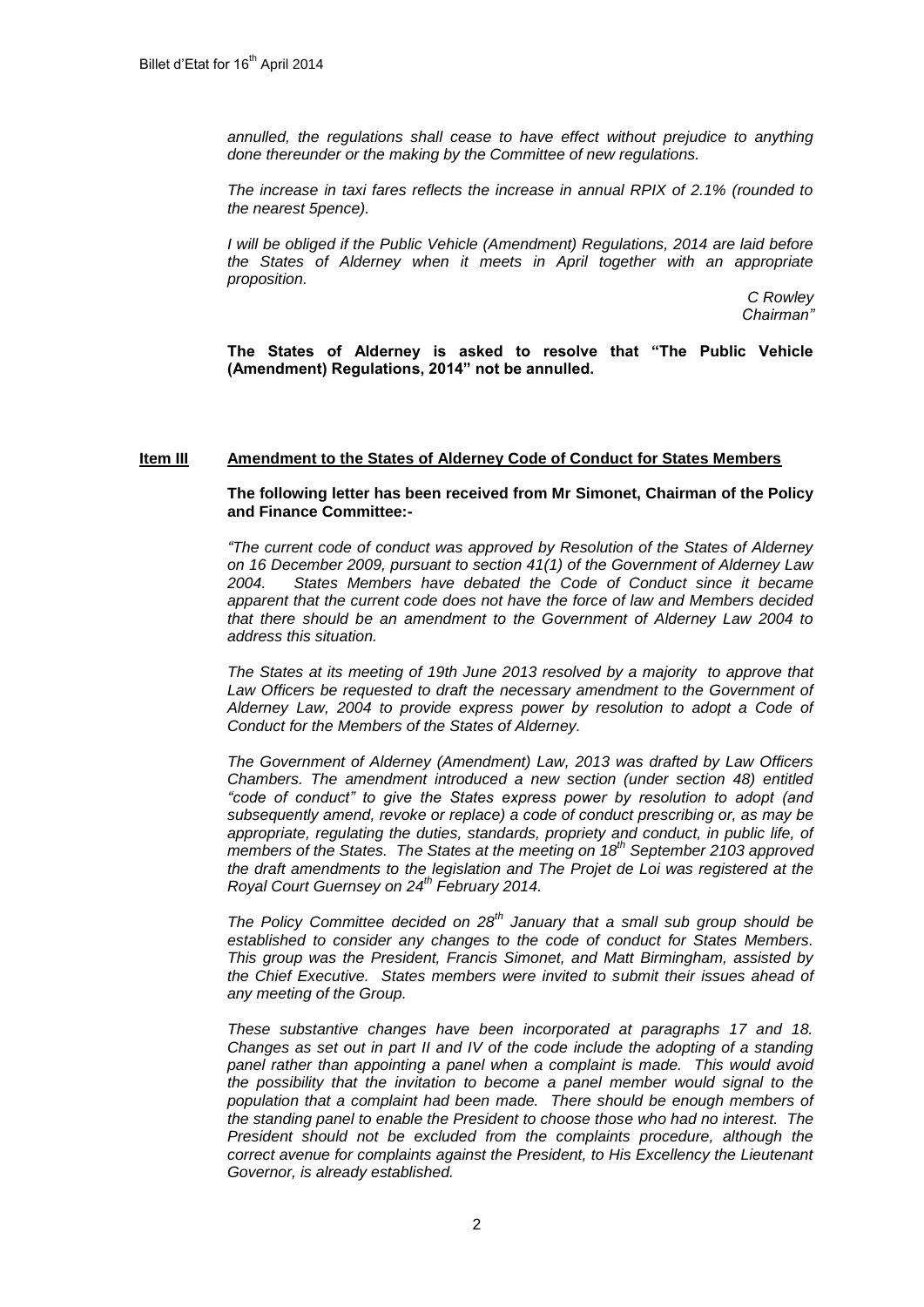*I* would be grateful if you would place this matter before the next meeting of the *States of Alderney with an appropriate proposition.*

> *F Simonet Chairman"*

**The States of Alderney is asked to resolve that the Code of Conduct for Members of the States of Alderney be approved and adopted with effect from 17th April 2014.**

# **Item IV Audited Accounts 2013**

**The following letter has been received from Mr Simonet, Chairman of the Policy and Finance Committee:-**

*"In accordance with Section 61 (5) of The Government of Alderney Law 2004, as*  amended, and the mandate of the Policy and Finance Committee, I attach the *accounts of the States of Alderney and the States of Alderney Water Board together with the Auditors' Reports thereon, in respect of the year ended 31st December 2013.*

# *States of Alderney - Revenue Account*

*The overall position on the Revenue Account at the end of 2013 shows a balanced account, after the transfer of £21K from the Coin Reserve. As reported in the Budget Report in October 2013 the funding required from the States of Guernsey Strategic Development Plan, totalling £205K for 2013, was required in order to fund the workstreams relating to the Economic Development Plan, BDCC Planning Review, and the SWD Organisation Review. Although the initial application for funding was rejected, due to savings made throughout all departments the shortfall only amounted to £21K, the decision was therefore taken to transfer this balance from the Coin Reserve. In 2014 consideration is being given to Alderney forming its own Strategic Development Reserve, funded by the capital account, in order to fund economic development initiatives. The States of Alderney has already established the Alderney Enterprise Group to identify and propose initiatives, and the recent requête in the States of Deliberation adds impetus to these initiatives. Progress on the three workstreams listed above is detailed within the individual Committee expenditure below.*

*As previously reported departmental managers have now officially been delegated complete control of their budgets together with the associated responsibilities. There will be pressure on all departments to keep expenditure strictly within their budget as there are no unspent balances available to meet any deficit in the revenue account,*  and in future any timing differences will be funded from the Guernsey Budget *Reserve, subject to approval.* 

*The detailed breakdown of the income and expenditure of the three Committees is given in the attached accounts, together with details of the accounts for 2012, and the original and revised budgets for 2013, also shown for comparative purposes.*

*The following comments highlight, in round figures, some of the material differences between 2013 and the previous year : -*

*Building and Development Control Committee - Income from planning fees is similar to the previous year. Expenditure is higher due to the Planning Review, which forms part of the strategic development funding as mentioned above. The review has been carried out during 2013/2014, and a report on the proposals is imminent.*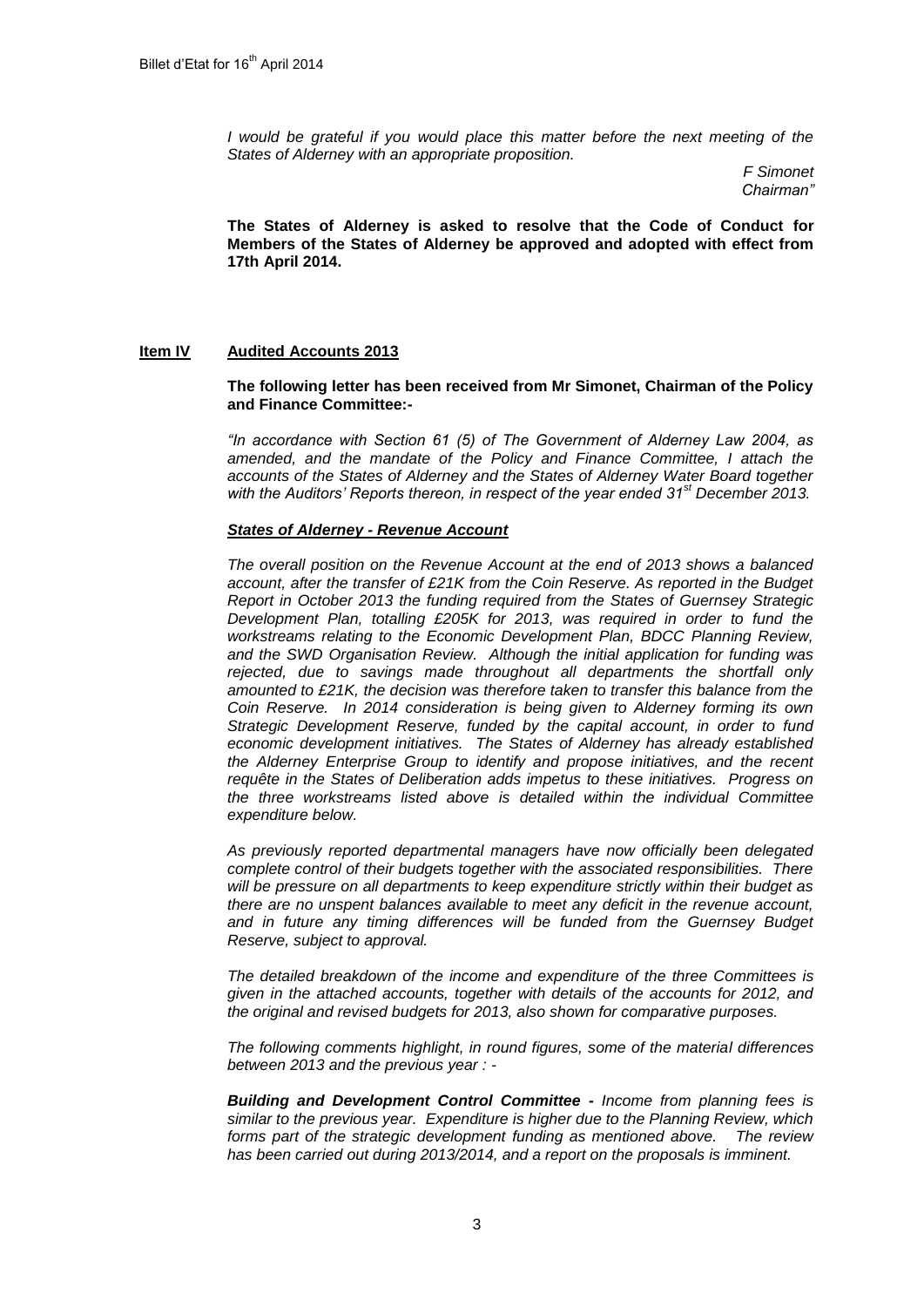*General Services Committee - The General Services Committee has continued to*  deliver the range of public services under its mandate, and although there are variations between individual headings, due to deployment of staff etc, overall *income is similar to 2012 levels, taking into account the harbour deficit, which was lower than anticipated (see below).* 

*Expenditure is £71K lower than previous year due to savings on various headings including Waste disposal costs at £455K which is £50K lower than the previous year.*

*The Internal Audit Review of SWD has highlighted significant savings as outlined in the published report. Some of the recommendations have already been introduced, and savings identified, further initiatives are to follow. In addition the Voluntary Early Severance Scheme, as approved by the States in December 2013 is underway with expected take up amounting to approx £500K. Rather than the Scheme being funded from the capital account, it has subsequently been agreed that funding will be provided as additional cash allocation from Guernsey, however the savings made will be deducted from future cash allocations.* 

*General Services Committee - Harbour - The Harbour is showing a £80K trading*  deficit overall, which is an improvement on 2012, and on the revised budget *prediction. Income has reduced due to the loss of the Huelin Renouf shipping service, as predicted at revised Budget. Expenditure costs have decreased mainly due to lower crane and consultancy costs compared to last year.* 

*Policy and Finance Committee - Income is £28K lower than previous year, mainly due to coin sales, but as per revised budget. Expenditure is £82K higher than previous year mainly relating to the Economic Development which forms part of the strategic development funding as mentioned above. The four main work streams are:-*

*Energy Policy :- work is being advanced on alternative energy production with a view to making Alderney self- sufficient in energy by 2019.*

*Business Development :- the new move to Alderney campaign is underway to bring people and jobs to Alderney.*

*ICT:- seeking to encourage greater self- sufficiency and price point differentiation.*

*Transport :- working with Guernsey on air routes and the Airport issue.*

*All of these initiatives are being progressed.*

# *States of Alderney - Capital Account*

*Income - Capital income is derived mainly from Alderney Gambling Control Commission (AGCC) surpluses, sales of States property/assets, and income from Conge. Overall capital income for 2013 is as predicted at revised budget which is lower than original budget due to the removal of £1M income from sale of States properties. The AGCC surplus at £2.3M is slightly higher than predicted.* 

*Expenditure - Capital expenditure is less than anticipated, however this is partially due to some projects being committed but unspent at the year end. Overall capital expenditure exceeded income by £135K, which is funded from previous reserves. The Harbour Office has been successfully completed during the year, within budget. The large capital projects have now been completed, with the exception of the*  balance of the retention amount for the New Connaught Care Home, and the final *costs of the Revetment remediation which is subject to litigation.*

*The ongoing Water Board Capital projects, which are funded by grants from the States of Alderney capital account, continue successfully (see below).*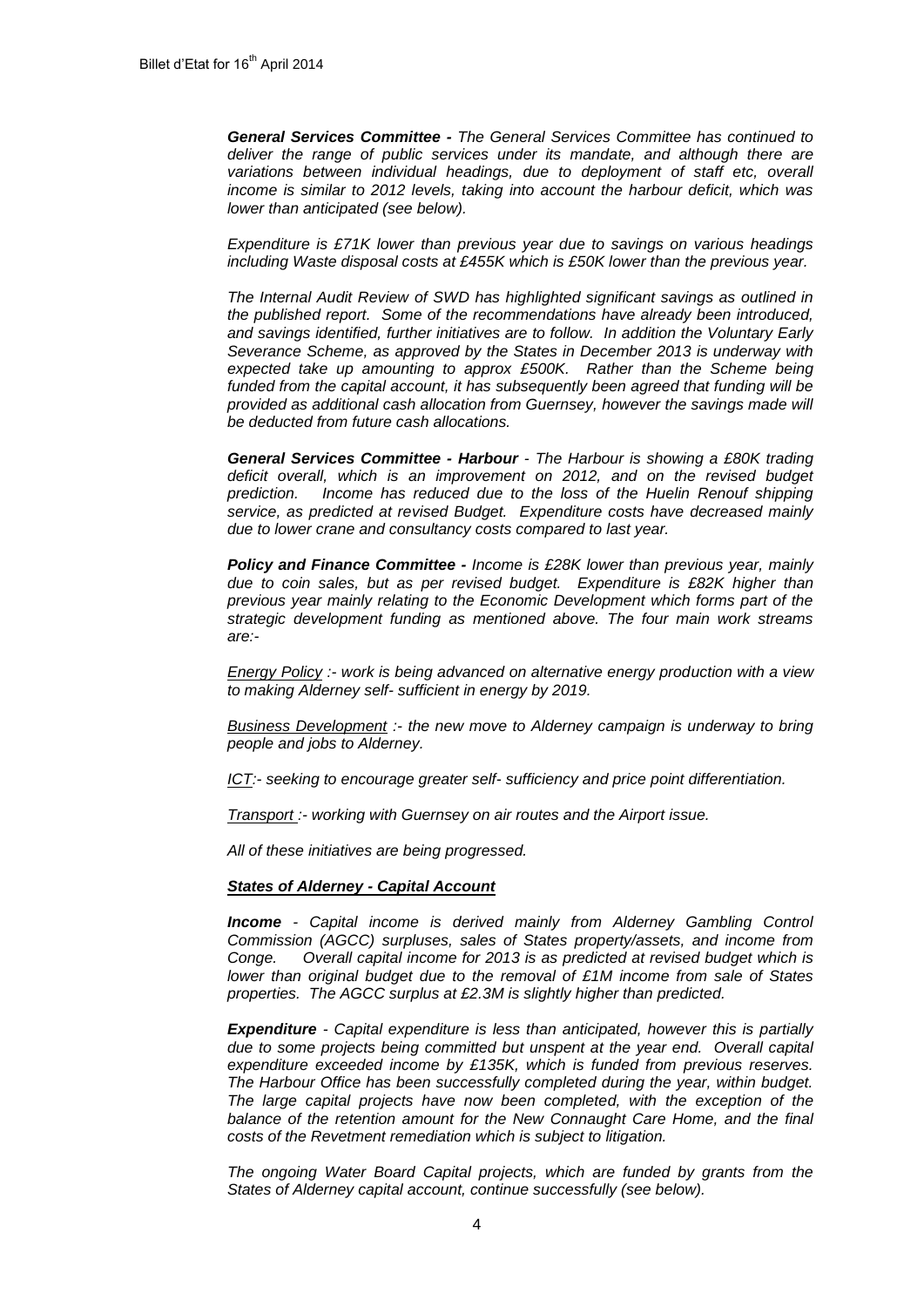*Looking forward to 2014 the improvements to the Islands infrastructure include sewerage projects totalling £440K, the Road Resurfacing Contract at £250K, replacement cobbles & drainage repairs, coastal protection works, further works to St Annes Church, together with numerous smaller projects as per the 2014 budget.*

### *Water Board – Revenue Account*

*The General Services Committee also fulfils the functions of the Water Board, which in 2013 returned a small operating surplus on revenue account of £1.3K compared to a deficit in 2012 of £23.5K. It is also an improvement on the £35.7K deficit predicted at revised budget. This has mainly been achieved by improved operations i.e. cleaning and testing regimes, and savings made by more efficient pumps etc.*

*The figure shown for salaries & wages at £216K is the net figure, after the transfer of £9K relating to the use of in-house labour on capital projects. The new pay structure*  has now been fully implemented with greater reliance on automated systems and *corresponding reduction in hours worked.*

*It is important to note that the Water Board revenue account is subsidised by the States of Alderney, with only £22K charged to cover the full administration of the service, which would be significantly higher should the Board be treated as an independent Company with full overhead charges.*

*The ultimate aim of the Board is to achieve an operating surplus with a view to building the depleted reserves in order to fund future capital requirements.*

#### *Water Board - Capital Account*

*The ongoing improvements at the Water Board continue, funded by capital grants from the States of Alderney, totalling £1.9M as at the end of 2013.* 

*Phase 1 and 2 relating to water collection, filtration and treatment are complete.* 

*Phase 3, relating to the new storage tanks have been completed in 2014, and the tanks fully commissioned. The project has been completed within the £420K capital grant.*

*Phase 4, relating to improvement/replacement of the distribution network throughout the Island, is being carried out as a series of small projects, at approx £250K per*  annum over several years. Phase 4a (2012), was completed within the budget of *£210K. Phase 4b (2013) comprising 5 projects are reaching completion, again within the budget of £241K. The first 3 stages of the 2014 program have been approved, again funded by capital grants from the States of Alderney.* 

# *Pension Scheme*

*The deficit on the States of Alderney Public Employee Pension Scheme has been the*  largest liability of the Sates of Alderney for the past 3-4 years. At the end of 2013 the *extract from the FRS17 shows that the Pension Scheme deficit has improved by an actuarial gain of £487K during 2013 against an actuarial loss of £1,716K. The net gains on the plan were £320K against net losses of £34K in 2012. The net deficit has been reduced to £3,123K from £3,426K.* 

*The Scheme has been closed to new entrants, and payments of annuities suspended. Changes were made to widow and widower pensions. There were no increases in either employer or employee contributions and no changes were made to the retirement age. The allocation of the scheme assets has been substantially changed at the end of 2013 in order to erode the deficit within a 3-5 year period to meet the continuing changes of a low interest and low yield environment, while seeking to meet pension obligations without any increases in employer and employee contributions.*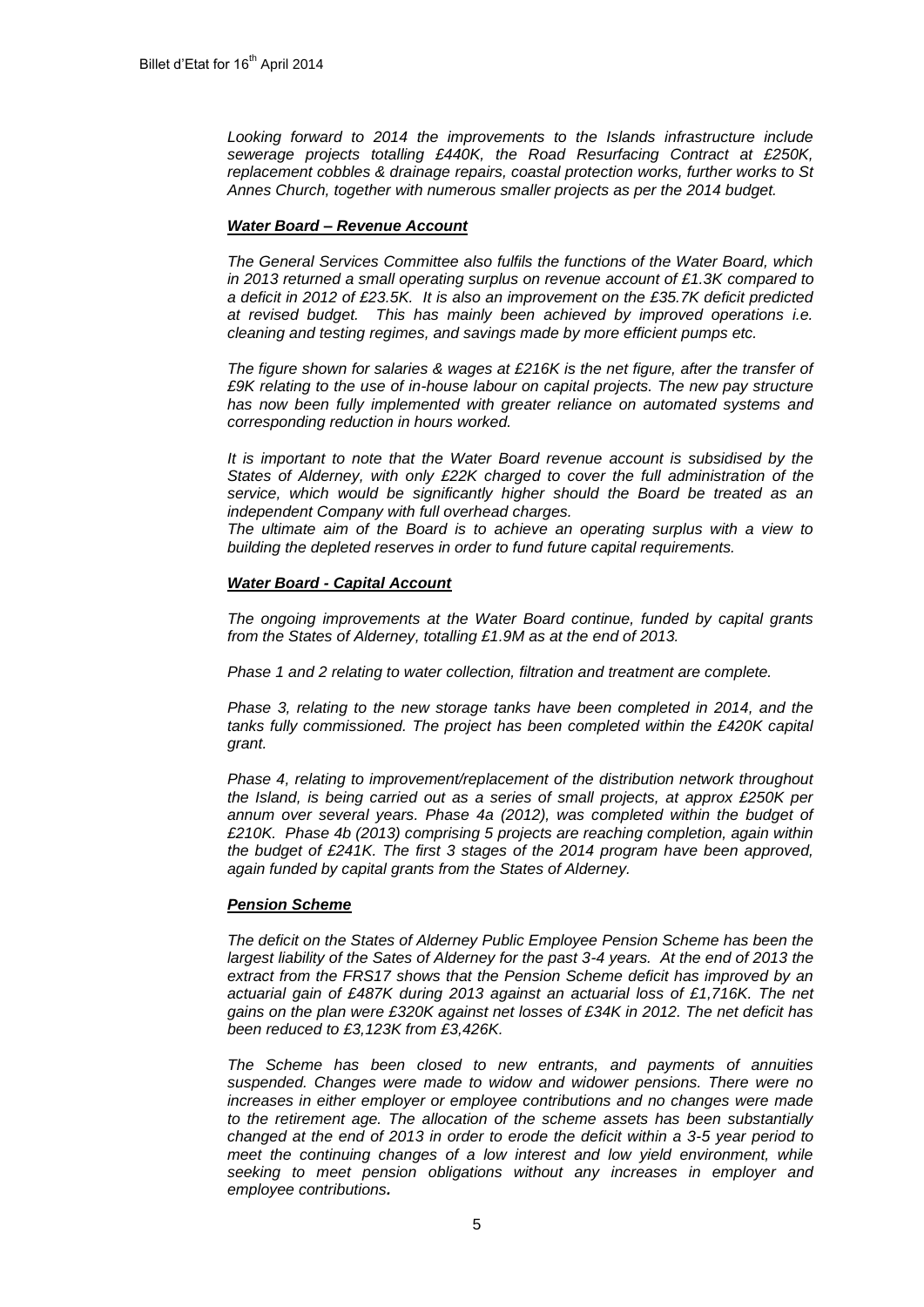#### *Conclusion*

*The establishment of a Finance Committee has provided strong Political support to the development of improved financial budgeting, planning forecasting and risk management. With the support of the Treasurers' Office, and all managers in the organisation, improved budgeting and reporting processes have ensured that the quality and accuracy of financial information has improved.* 

*Work remains to be done. States Works Department has been tasked with refining with more accuracy their capital budgets so that budget allocations more precisely reflect the capacity to deliver, either by the States or by outsourcing. Capacity to deliver in 2014 and 2015 will be particularly critical, as the States reduces its number of employees and outsources more of its non routine work. Asset management of States property in the form of documented and audited rolling programmes of work every 5-10 years is conducted on the basis of funds which will commence with the 2015 budget. The new Chief Executive will set financial performance target as part their yearly objectives for which they will be accountable to the States.*

*The financial relationship with Guernsey is likely to need some attention over the next 5 years. Turning to the revenue account, we should be mindful that the revenue contribution from Guernsey has remained the same in monetary terms for the past two years. While not palatable to some of the electorate and Politicians we must be alert to the possibility that Guernsey could seek to reduce its revenue contribution in response to its own declining tax revenues and increasing financial liabilities. A number of initiatives are underway to improve the economic situation in Alderney. Equally further initiatives to reduce costs on the revenue account including further*  cost reductions in the States Works Department, more financially rigorous control of *procurement and alternative means of waste and rubbish disposal are likely to see reductions in costs on the revenue account. It is anticipated that some these cost reductions can be used to reduce locally raised fees and charges on the revenue account, with further consideration given to review the levels of Conge (capital income), together with continued representations with the States of Guernsey to reduce TRP charges in Alderney.* 

*The contribution to the capital account from the license fee income from gaming are the major source of income and are almost £2.5 million per year. That has enabled the States of Alderney to build a firm capital base. The contribution from gaming license fees is projected at under £2 million for 2014, based on the assessment of the impact of gaming taxation changes in the UK on license holders. Again one business initiative currently underway is targeted at contributing towards the capital account.*

We are also taking the opportunity of publishing extracts from the financial *statements of the Alderney Gambling Control Commission, the Alderney Commission for Renewable Energy, and Alderney e-Gambling Ltd for information purposes.* 

*Finally, I would like to pay thanks to the States Treasurer and her team. They provide financial information and analysis promptly and accurately, cornerstones to good financial planning and management.* 

*I* would be grateful if you would place this report before the States of Alderney with *the propositions below.*

*F Simonet Chairman"*

**The States of Alderney is asked to approve:-**

**(a) The States of Alderney 2013 Accounts**

**and**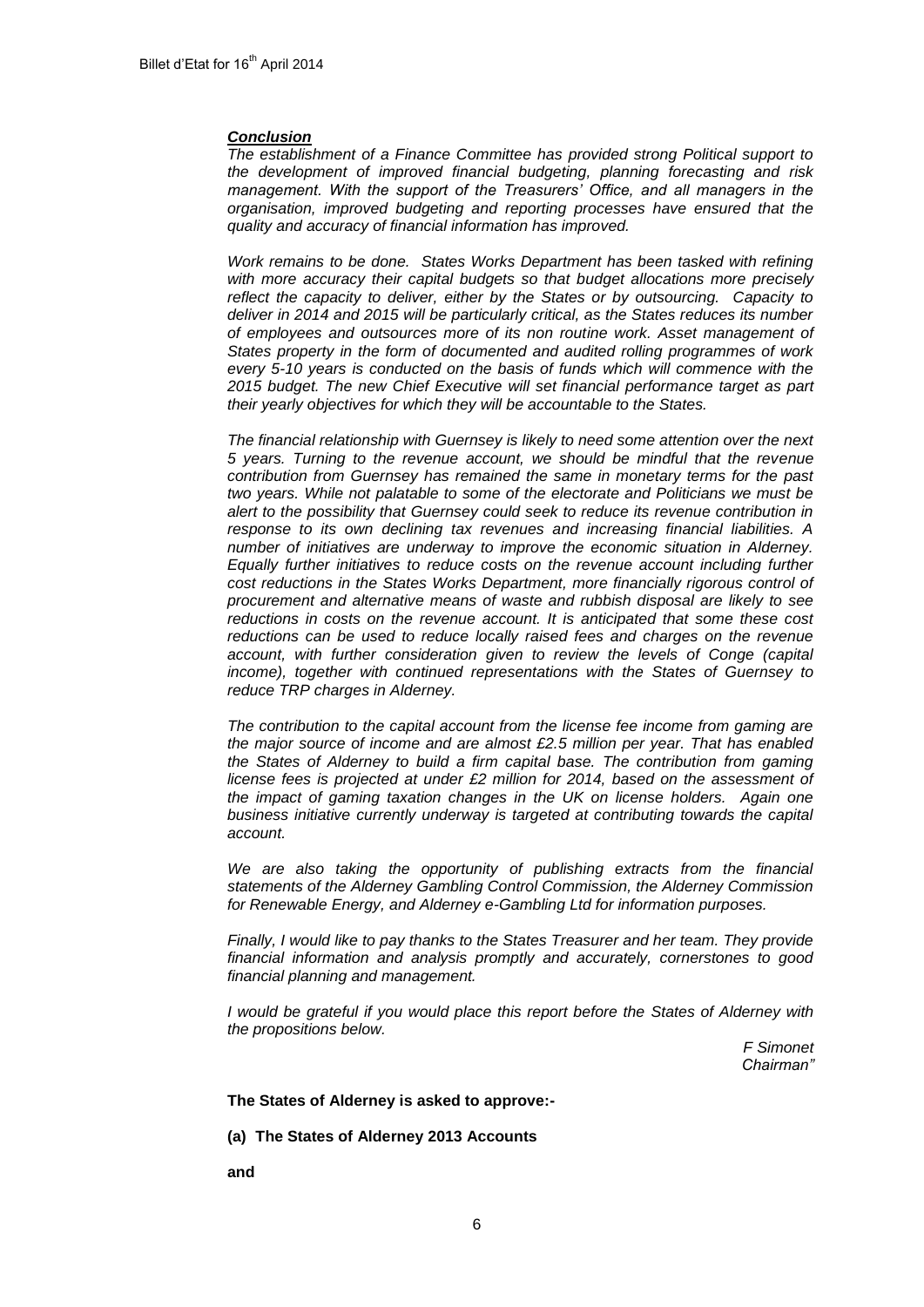**(b) The States of Alderney Water Board 2013 Financial Statements**

#### **Item V The Ukraine (Restrictive Measures) (Alderney) Ordinance, 2014 and The Territorial Integrity etc. of Ukraine (Restrictive Measures) (Alderney) Ordinance, 2014**

# **The following letter has been received from Mr Simonet, Chairman of the Policy and Finance Committee:-**

#### *"The Ukraine (Restrictive Measures) (Alderney) Ordinance, 2014*

*There has been escalating unrest in the Ukraine since major public demonstrations in November 2013 over the delay of an association deal with the EU by the then President Viktor Yanukovych, claimed to be as a result from pressure from Russia. Since the ousting of President Viktor Yanukovuch, who disappeared on 22 February, there have been fears of a Russian takeover of the Crimean peninsula.* 

*In light of the deteriorating situation, the EU has decided as a matter of urgency to introduce targeted sanctions focussed on the freezing and recovery of misappropriated Ukrainian state funds. The Regulation will target 18 persons identified as responsible for the misappropriation of funds and their funds will be frozen. The sanctions will also contain provisions facilitating the recovery of the frozen funds, once certain conditions are met. The measures will initially apply for twelve months. In view of the ongoing crisis, it is likely that further sanctions will be imposed, especially against those persons responsible for human rights violations.*

*The Ukraine (Restrictive Measures) (Alderney) Ordinance, 2014 will implement the EU Regulation using the European Communities Implementation (Bailiwick of Guernsey) Law, 1994.*

# *The Territorial Integrity etc. of Ukraine (Restrictive Measures) (Alderney) Ordinance, 2014*

*The Ordinance, made under sections 1 and 4 of the European Communities (Implementation) (Bailiwick of Guernsey) Law, 1994, implements in domestic law the provisions of Council Regulation (EU) No. 269/2014 of the 17th March, 2014, concerning restrictive measures against certain persons from the Russian Federation and elsewhere who are believed to threaten or undermine the territorial integrity, sovereignty and independence of Ukraine ("the Regulation").*

*The Ordinance provides in section 1(1) that the Regulation is to be applicable in Alderney, subject to the modifications in section 2 of the Ordinance, in all respects as if Alderney were a Member State.*

*Section 1(2) provides that a person who infringes, or causes or permits any infringement of, any of the prohibitions in the Regulation is guilty of an offence.*

*Section 2 provides a list of modifications subject to which the Regulation is to apply*  to Alderney (for example, by providing that references in the Regulation to the *competent authorities of the Member States shall be construed as including a reference to the Policy Council).*

*Section 3 provides an appeal against decisions of the Policy Council in the implementation of the Ordinance; section 4 enacts the Schedule to the Ordinance,*  which has effect to facilitate the obtaining by or on behalf of the Policy Council of *information for the purpose of ensuring compliance with the EC Regulation; sections 5 and 6 create offences of failing to provide information and furnishing false information; section 7 specifies the penalties applicable to persons guilty of an*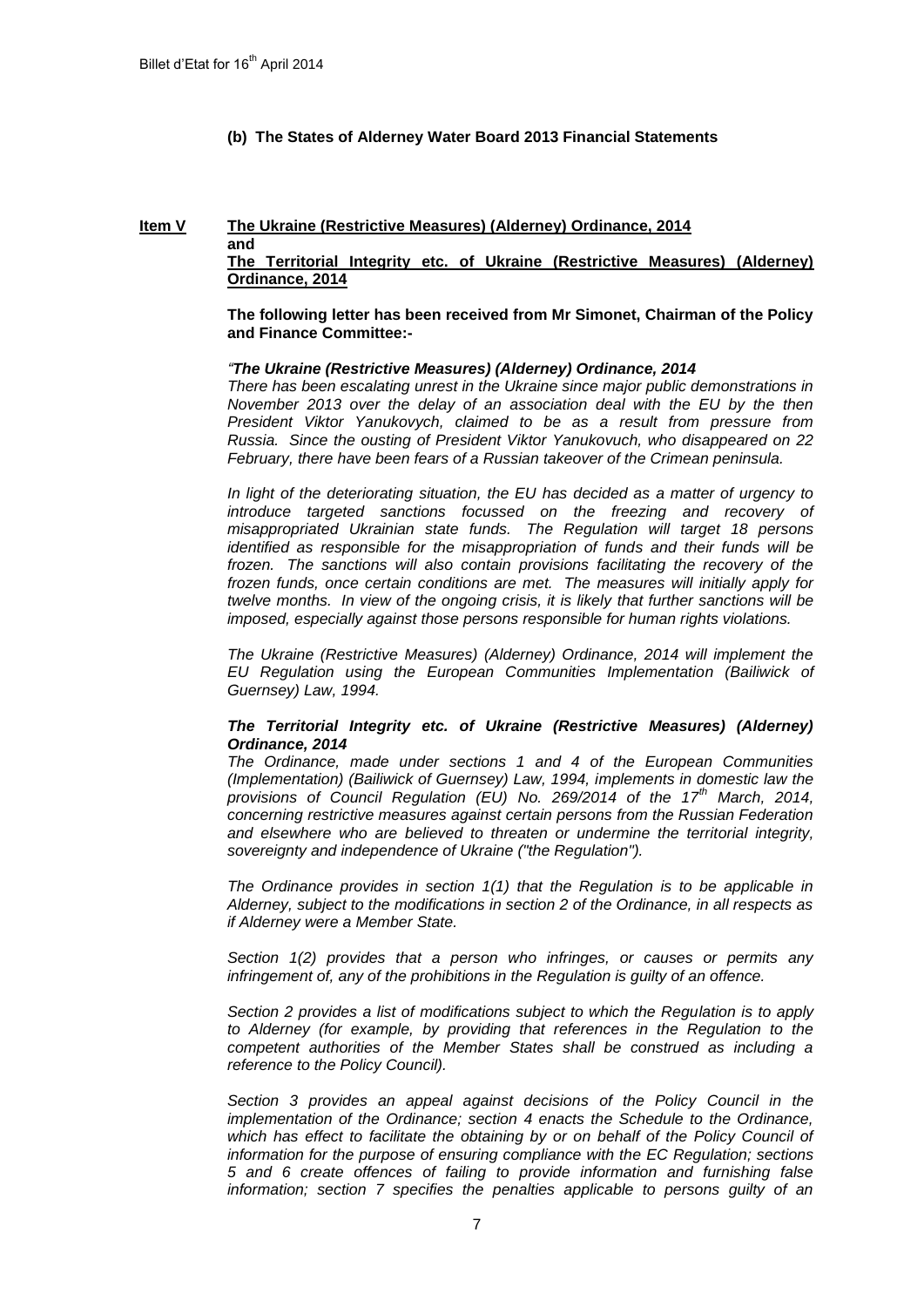*offence under the Ordinance; and sections 8, 9 and 10 deal with interpretation, citation and commencement.*

*The Schedule to the Ordinance sets out the information gathering powers.*

*I* would be grateful if you would place this matter before the next meeting of the *States of Alderney with an appropriate proposition.*

> *F Simonet Chairman"*

**The States of Alderney is asked to approve:**

**"The Ukraine (Restrictive Measures) (Alderney) Ordinance, 2014";** 

**and** 

**"The Territorial Integrity etc., of Ukraine (Restrictive Measures) (Alderney) Ordinance, 2014"**

### **Item VI The Syria (Restrictive Measures) (Alderney) (Amendment) Ordinance, 2014 and The North Korea (Restrictive Measures) (Alderney) (Amendment) Ordinance, 2014**

**The following letter has been received from Mr Simonet, Chairman of the Policy and Finance Committee:-**

# *"Syria (Restrictive Measures) (Alderney) Ordinance, 2014*

*This Ordinance amends the Syria (Restrictive Measures) (Alderney) Ordinance, 2012 that implements EU Council Regulation 36/2012 ("the 2012 Regulation") concerning restrictive measures in view of the situation in Syria. The amendments made by the Ordinance are intended to give effect to recent amendments to the 2012 Regulation (made by EU Regulation 697/2013 of the 22nd July 2013) and are necessary to ensure that Alderney's sanctions regime remains up to date.*

# *North Korea (Restrictive Measures) (Alderney) (Amendment) Ordinance, 2014*

*This Ordinance amends the North Korea (Restrictive Measures) (Alderney) Ordinance, 2007 that implements EC Regulation 329/2007 ("the 2007 Regulation") of the 27th March 2007 concerning restrictive measures against the Democratic People's Republic of Korea. The amendments made by the Ordinance are intended to give effect to recent amendments to the 2007 Regulation (made by EU Regulation 696/2013 of the 22nd July 2013) and are necessary to ensure that Alderney's sanctions regime remains up to date.*

*I* would be grateful if you would place this matter before the next meeting of the *States of Alderney with an appropriate proposition.*

> *F Simonet Chairman"*

**The States of Alderney is asked to approve:**

**"The Syria (Restrictive Measures) (Alderney) Ordinance, 2014";** 

**and**

**"The North Korea (Restrictive Measures) (Alderney) (Amendment) Ordinance, 2014".**